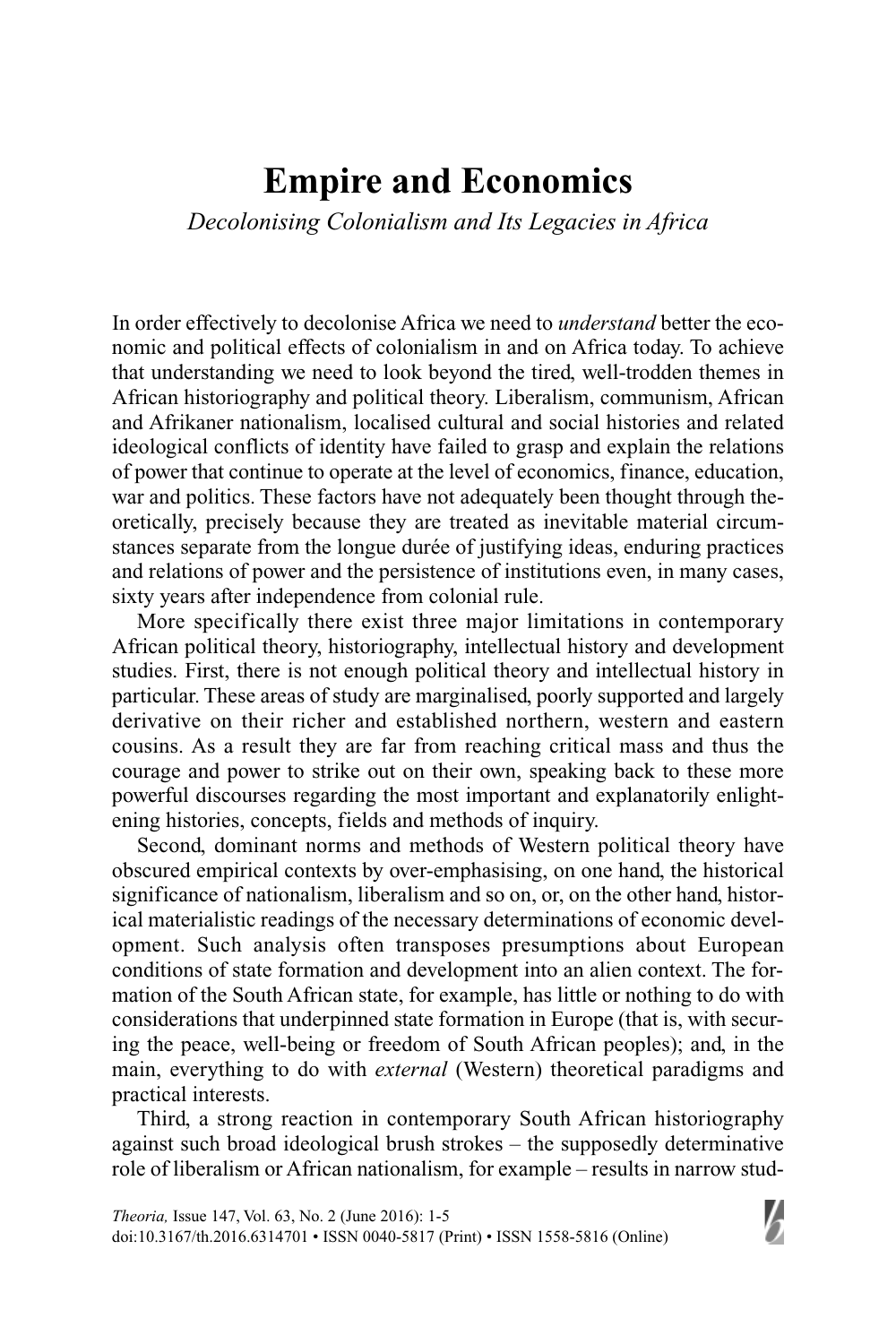ies of local histories that pay insufficient critical attention to the task of contextualising these events in broader, global and regional intellectual, philosophical and economic histories. A dearth of theoretical engagement with ideas around justifications of colonialism and views on the centrality of land ownership, local and regional economic histories of development, colonial institutions of education and state formation, for example, has impeded much of the democratic gains that could have been achieved in the postcolonial and post-apartheid periods in Africa.

In response to these lacunae, this special issue collects together four articles that shine a light into some of the ways in which we may be able to overcome these colonial intellectual, historical and economic legacies. They focus on global justifications for colonialism, the significance of public debt, war and the metropole and broader economic histories of development, and the strongly determining effects of institutions and norms of education. Understanding the persistence of these processes of generating hegemony and elite co-optation, especially evident in the case of the legacy of colonial institutions of education, is vital for identifying new ways of escaping the grasp and the interests of old and new imperial masters. The authors come from a diverse range of fields, including political theory and intellectual history, history, economic history and economics.

In his article, 'Invoking a World of Ideas: Theory and Interpretation in the Justification of Colonialism', David Boucher draws upon examples from European settlement in the Americas, Australasia and South Africa in order to argue that modern colonisation and imperialism, despite considerable variation, drew upon a range of justificatory principles which constituted a background theory, or worldview, that was invoked in part or in its entirety in justifying the civilising mission which was viewed by its proponents as both a right and a duty.

He begins by showing how the infamous 'Requirement' ('Requerimiento') of 1513 becomes intelligible as a performative utterance when connected to the constellation of ideas that makes it warrantibly assertible, as John Dewey put it. It is not so much about the land or its use in conceptual terms but instead about the larger value judgements the colonists were applying. It is the 'world of ideas' generated by the constellation of assumptions that make the stray remarks of colonialists, and apologists for colonialism and imperialism intelligible, and render remarks such as those of Arnold, Kruger and Lugard warrantibly assertible. Natural law, and the law of nations, is a central component of this justificatory 'world of ideas'. Uniquely the product of the Western political experience, they were conceived to be universally applicable, and from which local variations, at least in terms of fundamental beliefs, were regarded violations. Implicit in this way of thinking was a scale of civilisation that was invoked to determine to what extent those who did not belong to the higher on the scale may exercise universal rights, for which certain qualifications had to be met.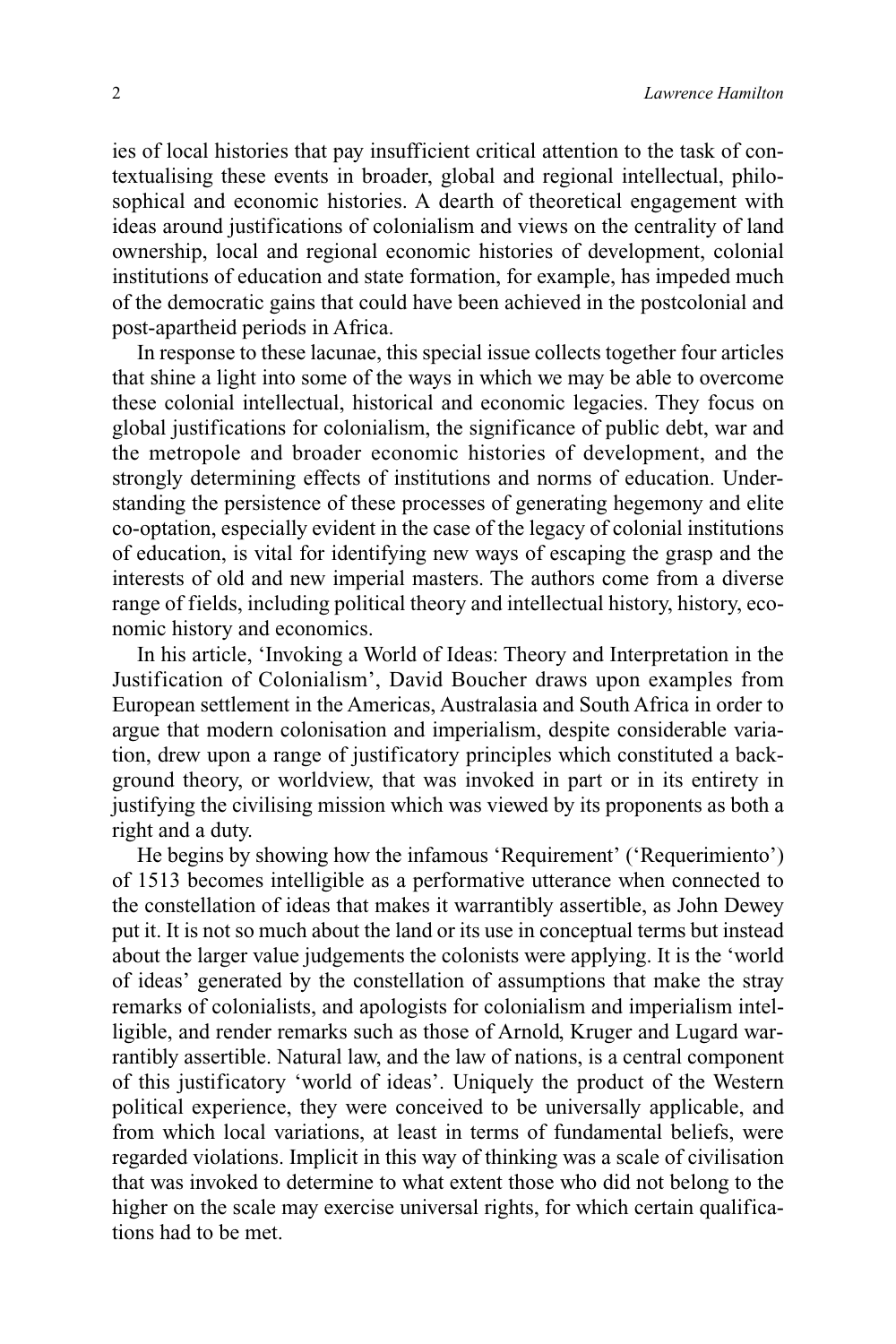Universal rights, which have the potential to liberate, are more often than not transformed into special rights, and used to subjugate rather than protect and empower those very people who are most in need of them. Universal obligations were used to indict indigenous peoples of neglecting their duties, and in many respects giving just cause for war. This explains why many colonisers believed that what they were doing was morally laudable, rather than reprehensible. Boucher illustrates this with reference to the universal right of property ownership, the associated right of husbandry and the obligations they entailed, which Europeans claimed, both explicitly and implicitly, were not being effectively discharged by certain categories of non-Europeans in dereliction of their duty to God to make the land as productive as possible, and to do so most efficiently within political societies affording the appropriate rights and protections for the maximisation of effective production. In other words abstract doctrines, with their universal principles, when translated into concrete practical prescriptions resulted in justifications for occupation and appropriation of lands.

In the second article published here, '"The Expenditure of a Million of British Sovereigns in this Otherwise Miserable Place": Frontier Wars, Public Debt and the Cape's Non-racial Constitution', Jeff Peires seeks to enhance the historiography of the Eastern Cape frontier wars by adding war profiteering to land hunger as a motive for settler militancy. Equally important however was the extent to which the exorbitant military expenditure of the Eighth Frontier War (1850–3) aroused the concern of the British Treasury, and drew their attention to the corrupt practices of Colonial Secretary John Montagu, the de facto head of the Cape government. This was precisely the period during which the Cape franchise was under review at the Colonial office, and the article concludes by showing that imperial intervention in favour of a broader more inclusive franchise was due less to democratic concerns than to its desire to put a brake on the Cape's burgeoning public debt.

In the third article published in this special issue, 'The Keys to the Economic Kingdom: State Intervention and the Overcoming of Dependency in Africa before the Crisis of the 1970s', Bill Freund is concerned with reviewing the history of developmental states on the African continent which have been neglected in the theoretical literature. It is important to consider not only successful models of developmental states but also partially successful and failed attempts at developmental policies to understand the concept and its place in economic literature. Particular attention is given first to the ambitious examples of Ghana and Tanzania following independence. There is brief discussion of other individual cases, notably Zaïre and Zambia. The last part of the article looks at the developmental aspects of South African economic history between 1910 and 1990. This was apparently a far more successful project but it contained inbuilt flaws that eventually killed off dynamism. The sociopolitical context of racial dominance and separation was a major one of these flaws.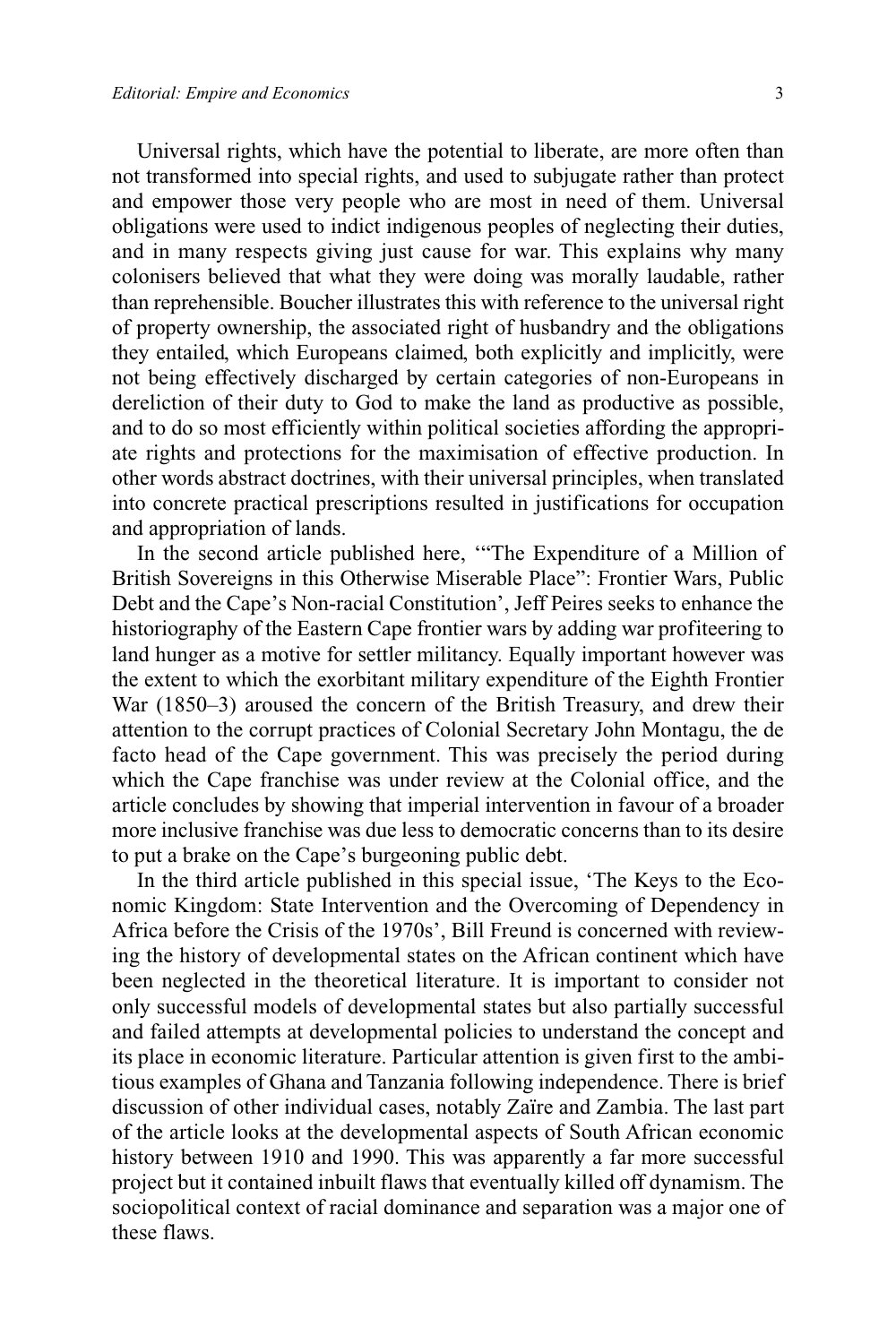In the final article in this special issue, 'The Economics of Decolonisation: Institutions, Education and Elite Formation', Nicola Viegi argues that colonial education norms and institutions had a significant impact on the process of decolonisation and the following postcolonial history and they still represent a significant obstacle to the development of the human capital necessary for economic development. As he submits, modern economic growth theory gives a central role to 'institutions' in understanding the ability of an economy to break development constraints.

His article briefly reviews a growing economic literature that focuses on African economic history in order to identify the linkages between institutional development and economic growth. Because present-day African institutions are often direct descendants of the colonial experience, colonial economic and political institutions have been the main focus of this literature. By contrast, this article analyses closely the role that the colonial education systems had in the process of decolonisation and in Africa's postcolonial history. Because of the importance of education in the process of economic development, an education system aimed mainly at co-opting an elite in the ways of the coloniser might be a significant obstacle in generating innovation and creativity necessary for the process of economic development.

Thus, by reflecting on the global and regional intellectual, historical and institutional realities of empire and its legacies in Africa, this special issue also sheds light on some of the internal conflicts and inconsistencies of the established canon of international political and economic thought. The context in which empire was justified, and the contingent form it was forced to assume, gives critical insight into its typical modes of legitimacy. This special issue therefore exemplifies why it is important to take seriously the same canon of political thought *and* the historical, sociological, economic and financial context within which African polities and economies were originally formed and on which they continue to depend. So, in essence, the project is driven by a strong motivation and need to find ways in which the novelty of new understandings interacts with the persistence of the established canon and its political, that is to say intellectual, historical and economic, legacies.

A note on form: these articles are four of the most path-breaking articles presented at a conference, 'Empire and Economics', hosted by Peter Vale and myself in 2012 at the University of Johannesburg. They also represent well the main intention behind the conference: to bring together scholars from various fields to deepen our understanding of a number of interrelated components of colonial and postcolonial state formation in sub-Saharan African, with particular emphasis on the history of ideas, the economic history of the region, state debt, education and various forms of representation. Given their provenance, the articles published here do not always follow the norm of the scholarly, heavily footnoted journal article. Moreover, they are somewhat less theoretical – in the received view of what that means – than may be the norm for *Theoria*. As editors we are happy and excited by that as social, economic and political